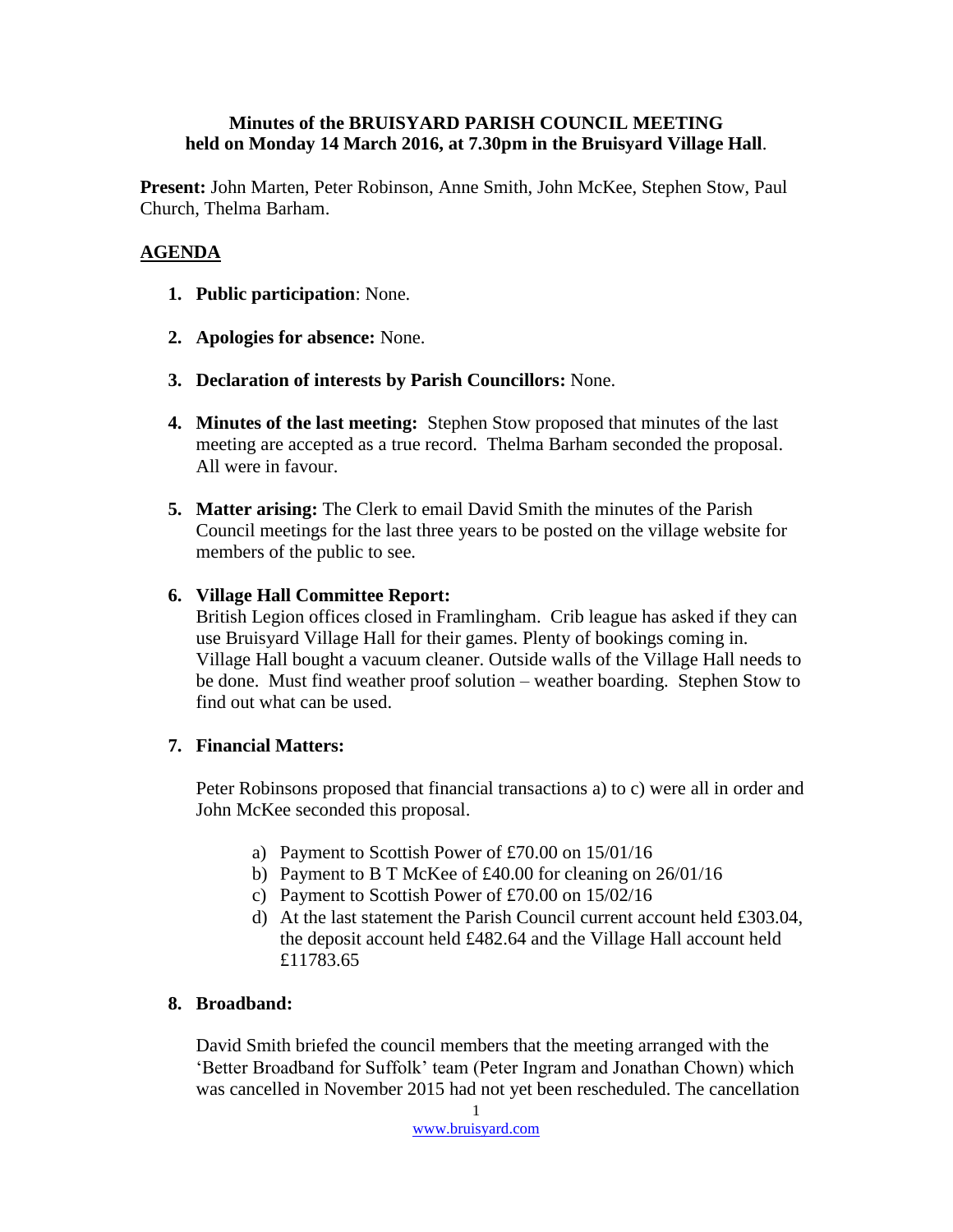of the November meeting and subsequent delay in rescheduling was due to a consultation process that BB4S were required to undertake before the second contract could be signed with BT Openreach for the further extension of superfast broadband into rural areas. The consultation process was with other broadband infrastructure providers to identify those areas which would not covered by either the second BT contract or by an alternative broadband provider. These areas would then be considered for including in the second contract with BT using the £3.2m refunded by BT due to the high level of take up of high speed broadband from the first contract. The consultation process would complete in May and the 'Better Broadband for Suffolk' team expected to restart meetings with village representatives in the summer. David noted that in the plans published for the consultation process, approximately half of Bruisyard was currently included in the second contract.

**9. Village Hall park maintenance:** Paul Church has looked at repairing picnic benches. However, they are too broken so best to replace them. John McKee will investigate the possibility of purchasing the picnic benches from Countryside Supplies and report back. Branches on the tree near play area need to be trimmed. We need to ask grass cutter to do it (Kindlewood). John McKee to give us a quote. Plaque for the bench needs to be made. Anne Smith is making it.

Village Hall gate and fence need to be repaired. John McKee presented a quote for £656.50+Vat. Anne Smith proposed that we go ahead with the repairs. Paul Church seconded the proposal. Parish Council will pay for the repairs. John McKee to place the order with Country Care Anglia.

We will plant the tree in memory of Jill Champion, former Parish Council clerk. Crab apple or wild cherry. Parish Council to purchase the tree. Anne Smith will visit Crown Nursery and see what they have available. The tree will be planted at the cream tea party which will be held on Sunday 24 April at 2pm to commemorate her Majesty's 90<sup>th</sup> birthday.

#### **10. Date of the next meeting:**

Annual Meeting of the Parish - Monday 9 March 2016 at 7.00pm Annual Meeting of the Council – Monday 9 March at 7.30pm

#### **11. Any other business:**

The change to the frequency of the parish newsletter from monthly to bi-monthly works well.

Paul Church has queried whether BT has been contacted to find out if the BT telephone box can be repainted and tidied up. The Clerk has not contacted BT yet but has it on the list of things to do.